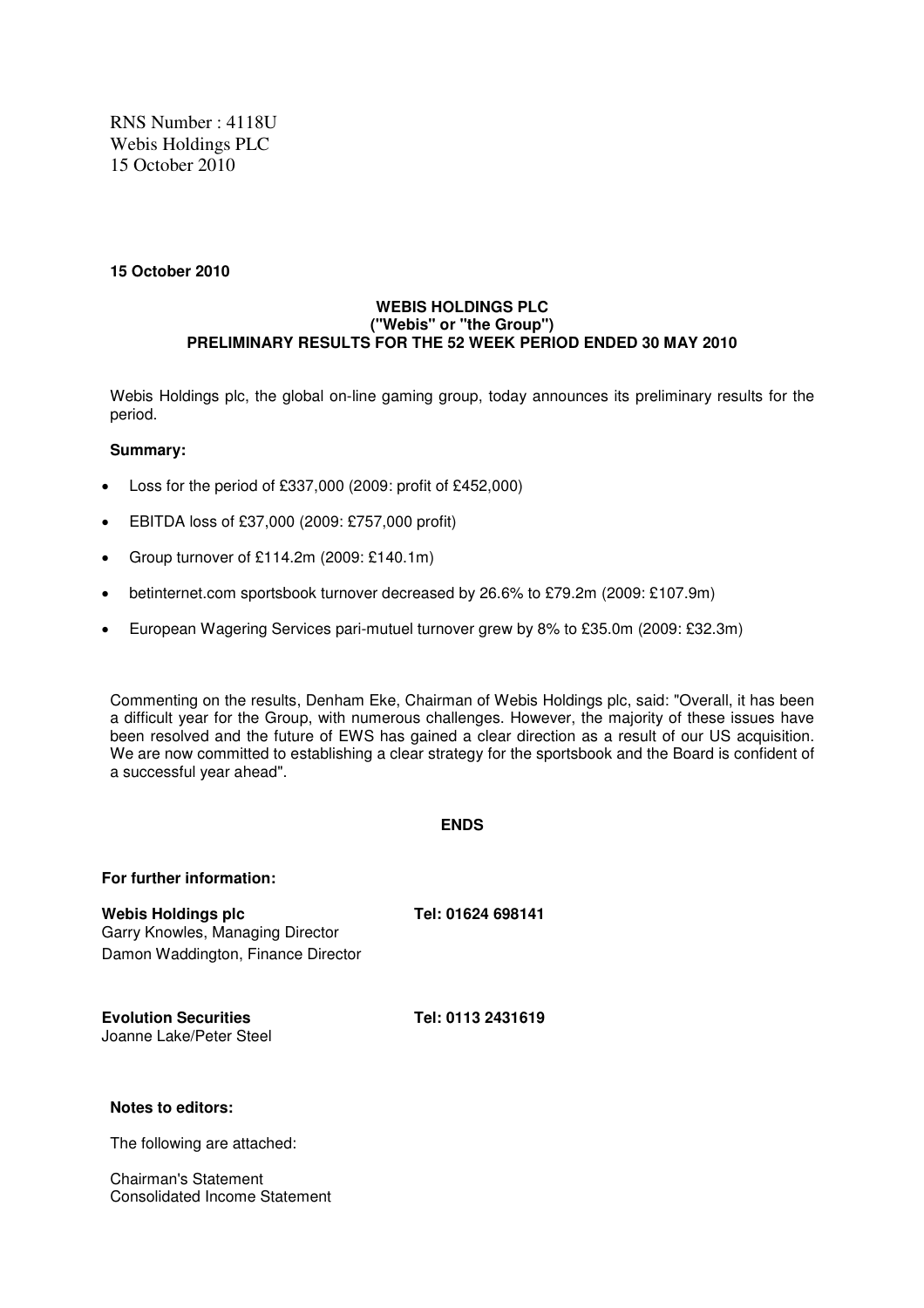Consolidated Balance Sheet Statement of Changes in Shareholders' Equity Consolidated Cash Flow Statement Notes to the Accounts

# **Chairman's Statement**

## **Introduction**

Despite an encouraging performance from the Group's pari-mutuel platform, European Wagering Services Limited ("EWS"), the consolidated results for the financial year ended 30 May 2010 were affected, as previously notified, by a disappointing year for the betinternet.com (IOM) Limited sportsbook ("betinternet"). Consolidated turnover reduced to £114 million (2009: £140 million) and the Group recorded an operating loss of £315,000 (2009: £475,000 profit).

## **European Wagering Services Limited**

EWS generated an increase in turnover to £35.0 million (2009: £32.3 million) despite the global decline in pool betting due to the lasting effects of the economic downturn. This continues to impact the horse and greyhound racing industry in the United States, EWS's principal market. The largest area of growth came from the EWS website, www.link2bet.com. We continued to make enhancements to the site during the year, which have helped us to recruit new lower-staking, higher margin customers and, in turn, improved business mix.

The margin for our B2B business reduced slightly as a result of increased competition and EWS also incurred a foreign exchange loss of £18,000 (2009: £123,000 profit). These factors were, however, partly offset by the increase in website traffic and EWS recorded a pre tax profit of £464,000 (2009:  $E531,000$ ).

The Board's strategy for EWS during the year was focused on obtaining an increase in quality racing content and establishing a presence in the US. As previously notified, we recently secured a US parimutuel hub operating licence with the North Dakota Racing Commission, which will enable the business to conduct pari-mutuel account deposit wagering in the US, subject to state by state legislation. The establishment of a presence in the US is a significant move forward for EWS, which will enhance the opportunity to secure further US racetrack content in the near future and provide the business with greater credibility in its markets.

## **betinternet.com (IOM) Limited**

betinternet generated turnover of £79.2 million (2009: £107.9 million), recording a pre-tax loss of £778,000 (2009: £41,000 loss). The business suffered a number of setbacks during the financial year, again largely related to the ongoing effects of the economic downturn.

Within our casino and games offerings, many high-roller players dropped away, resulting in a sizable reduction in turnover and margin against the prior year. The fixed-odds element of the sportsbook also underperformed, with a reduction in the gross margin due to a number of issues. Firstly, our affiliates' referral scheme became loss-making. We have taken action to correct this and the scheme has since returned to profitability. Secondly, football betting was impacted by an unusual lack of draws during the early stages of the 2009/10 English Premiership season. Finally, the margin generated by our horse racing offering, which accounts for a significant proportion of the sportsbook's total turnover, remains highly volatile.

As a result of these issues and the increased level of competition and regulation within this area, the Board has decided to review its sportsbook strategy. This review is currently ongoing and, once completed, the Board will provide shareholders with an update.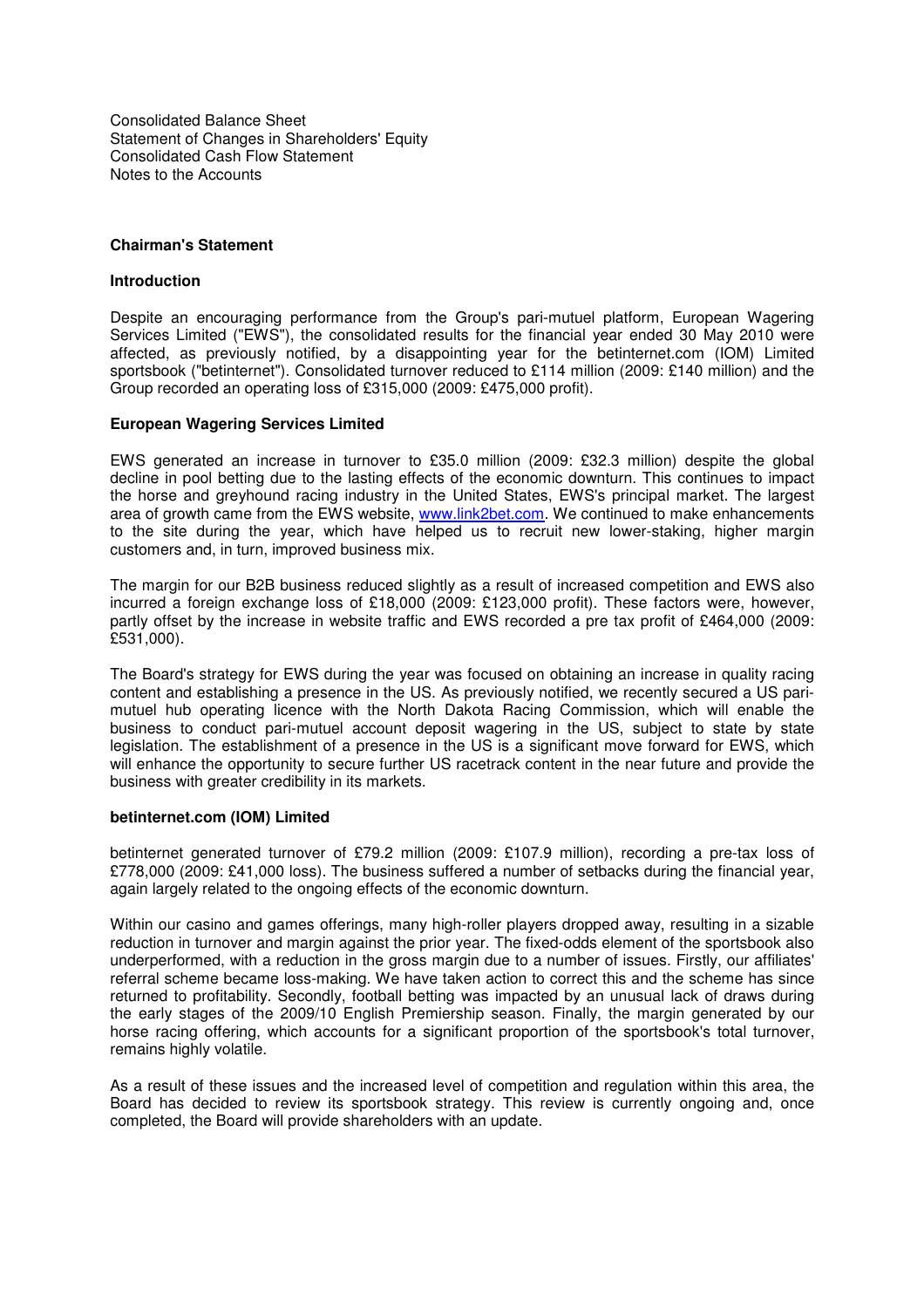# **Overview of Group Results**

The consolidated results for the financial year ended 30 May 2010 show Group turnover reduced to £114 million (2009: £140 million) and gross profit reduced by 24% to £2.6 million (2009: £3.4 million). The gross margin reduced to 2.25% (2009: 2.43%).

The Group recorded a loss before interest, tax, depreciation and amortisation of £37,000 (2009: £757,000 profit) and an operating loss of £315,000 (2009: £475,000 profit).

Operating expenses remained broadly in line with last year at £2.7 million (2009: £2.6 million). As anticipated, we reduced our accommodation costs following the expiry of our leases. However, the Group incurred a foreign exchange loss as sterling increased in value against other global currencies, particularly the US dollar, within the financial year.

## **Share premium account**

The Board received approval at last year's annual general meeting to apply for court approval to cancel the share premium account. In light of the losses incurred during the year, the Board has decided to postpone the application for the time being and will revisit this in due course.

## **Staff**

I am, as always, grateful to the executive and staff of Webis for their continued contribution and ability to adapt to the ever-changing industry in which we operate.

#### **Summary**

Whilst betinternet's performance has been disappointing, it has highlighted the competitive environment in which the sportsbook operates. As such, the Board has committed to reviewing its strategy for this part of our business in order to ensure that the implementation of our strategy for EWS is not hindered as a result.

## **Subsequent events**

As has happened to many businesses within the wagering sector, the Group's bankers have recently withdrawn payment processing services. We immediately implemented a temporary payment solution pending the development of a permanent solution for EWS and betinternet with alternative providers.

In the case of EWS, the acquisition of the US license will greatly assist in stabilising payment solutions for the business in the near future. Once we have established new payment methods, we intend to implement a development and marketing strategy in the US, which is currently in the advanced planning stage.

Encouragingly, betinternet enjoyed a successful World Cup and the subsequent start of the football season is showing more favourable results compared with the same period in 2009. The Real Time Gaming Casino has been replaced by an improved turnkey solution from CTXM, a well-established provider of gaming services. This will enable us to incorporate a Poker game on the website for the first time before the year end.

Overall, it has been a difficult year for the Group, with numerous challenges. However, the majority of these issues have been resolved and the future of EWS has gained a clear direction as a result of our US acquisition. We are now committed to establishing a clear strategy for the sportsbook and the Board is confident of a successful year ahead.

**Denham Eke Chairman**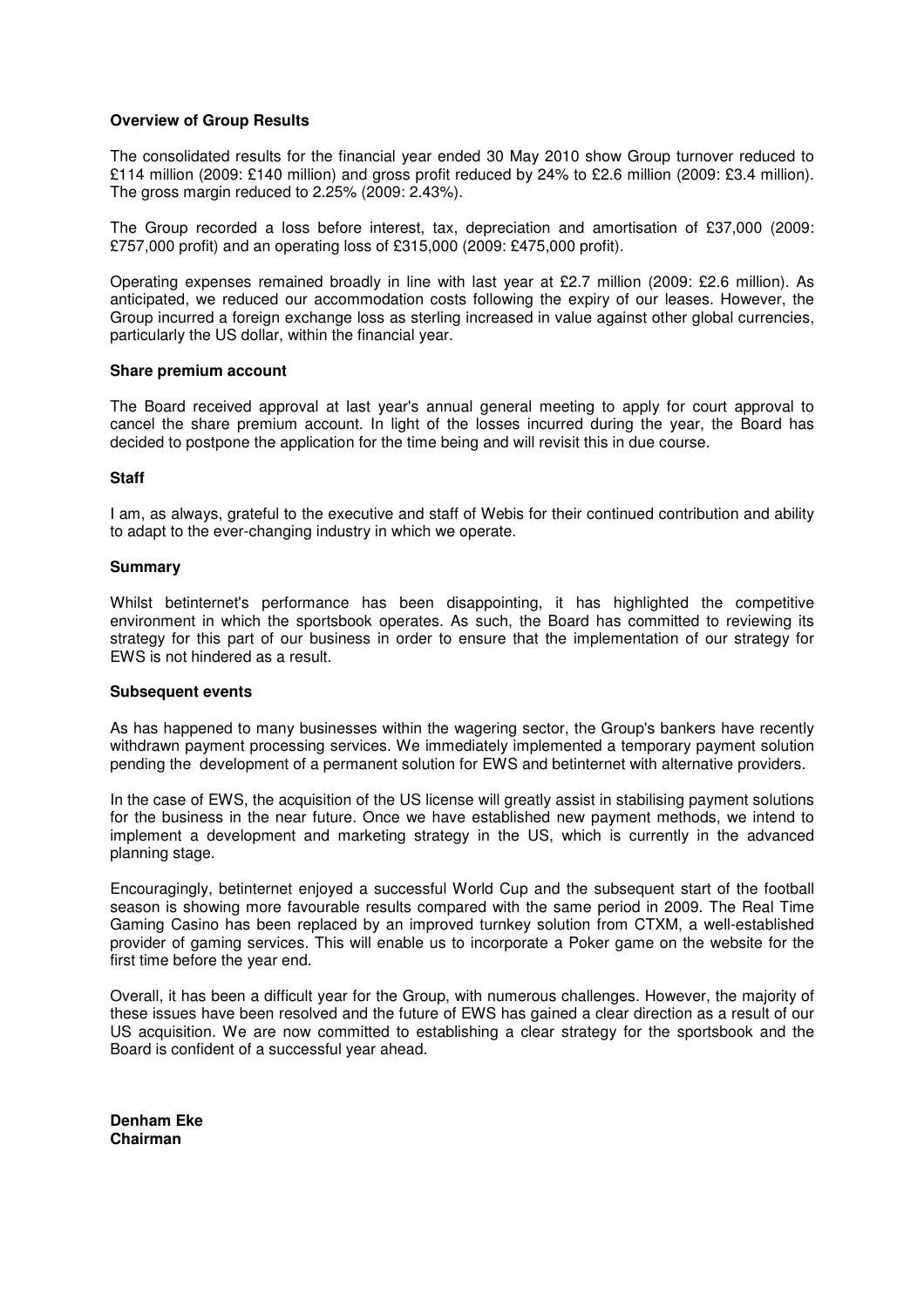# **Webis Holdings plc Consolidated Statement of Comprehensive Income for the Period ended 30 May 2010**

|                                                                                                                    | <b>Note</b> | 2010<br>£000                  | 2009<br>£000                  |
|--------------------------------------------------------------------------------------------------------------------|-------------|-------------------------------|-------------------------------|
| <b>Turnover</b><br>Cost of sales<br>Betting duty paid                                                              | 2           | 114,167<br>(111, 519)<br>(30) | 140,149<br>(136, 718)<br>(33) |
| <b>Gross Profit</b>                                                                                                |             | 2,618                         | 3,398                         |
| Administration expenses                                                                                            |             | (2,655)                       | (2,641)                       |
| Earnings before interest, tax, depreciation and amortisation<br>Depreciation and amortisation<br>Share based costs |             | (37)<br>(255)<br>(23)         | 757<br>(247)<br>(35)          |
| Total operating (loss) / profit                                                                                    |             | (315)                         | 475                           |
| Net finance costs<br>Tax                                                                                           | 4<br>5      | (22)                          | (23)                          |
| (Loss) / profit for the period                                                                                     |             | (337)                         | 452                           |
| Basic (loss) / profit per share (pence)<br>Diluted (loss) / profit per share (pence)                               |             | (0.16)<br>(0.16)              | 0.22<br>0.21                  |
|                                                                                                                    |             |                               |                               |

#### **Webis Holdings plc Consolidated Statement of Financial Position As at 30 May 2010**

|                              | <b>Note</b> | 2010  | 2009  |
|------------------------------|-------------|-------|-------|
|                              |             | £000  | £000  |
| <b>Non-current assets</b>    |             |       |       |
| Intangible assets - goodwill | 7           | 43    | 43    |
| Intangible assets - other    | 8           | 311   | 295   |
| Property and equipment       | 9           | 75    | 110   |
| Investments                  |             |       |       |
|                              |             | 429   | 448   |
| <b>Current assets</b>        |             |       |       |
| Trade and other receivables  |             | 834   | 713   |
| Cash and cash equivalents    |             | 999   | 1,502 |
| <b>Total assets</b>          |             | 1,833 | 2,215 |
| <b>Current liabilities</b>   |             |       |       |
| Bank overdraft               |             | (295) | (205) |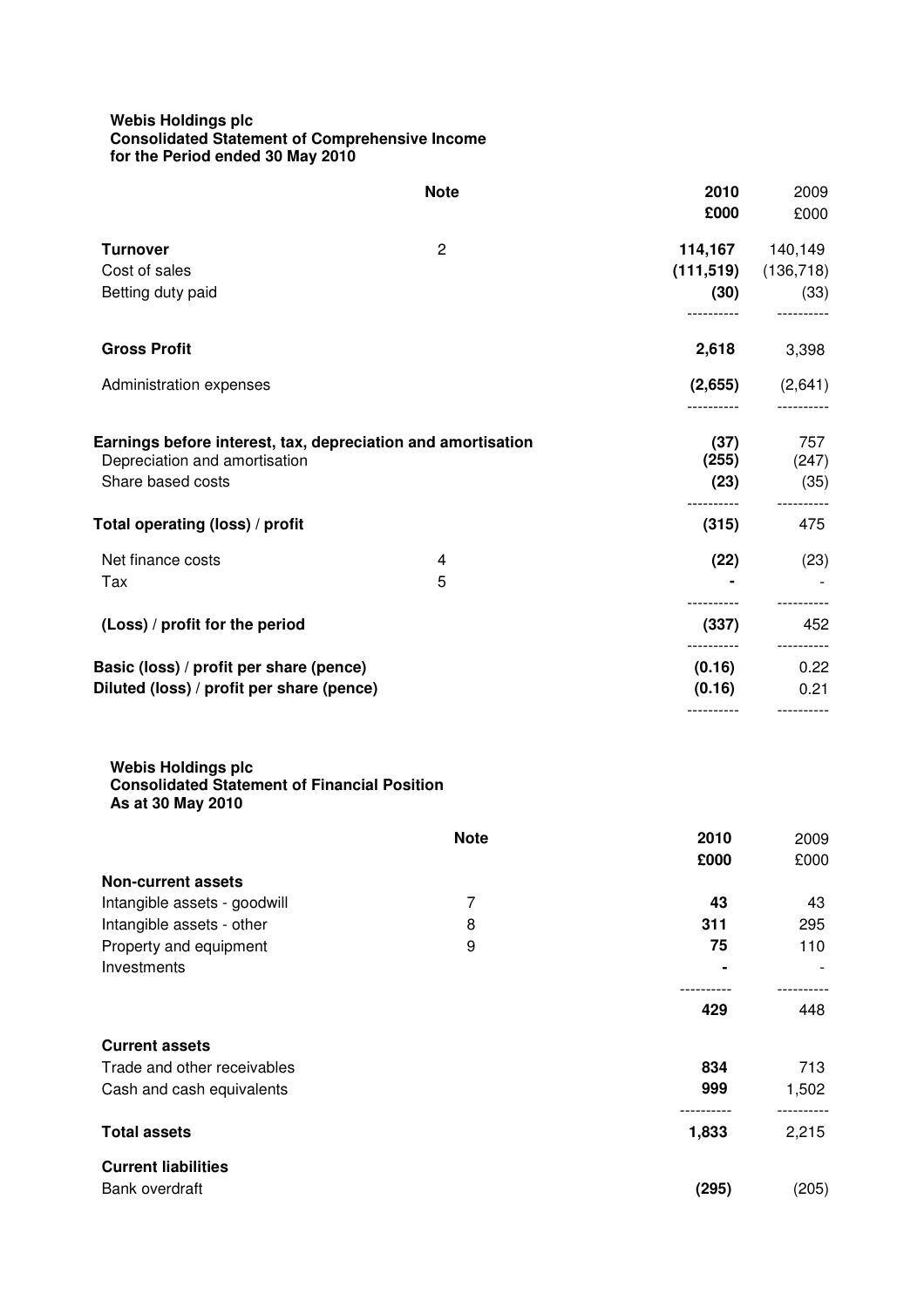| (1, 287)<br>Trade and other payables<br>Convertible loan notes<br>(300) | (1, 464)  |
|-------------------------------------------------------------------------|-----------|
| (1,882)                                                                 | (1,669)   |
| <b>Non-current liabilities</b>                                          |           |
| Convertible loan notes                                                  | (300)     |
| <b>Total liabilities</b><br>(1,882)                                     | (1,969)   |
| <b>Net assets</b><br>380                                                | 694       |
| <b>Shareholders' equity</b>                                             |           |
| 2,068<br>Called up share capital                                        | 2,068     |
| 9,927<br>Share premium account                                          | 9,927     |
| 107<br>Share option reserve                                             | 84        |
| (11, 722)<br>Profit and loss account                                    | (11, 385) |
|                                                                         |           |
| <b>Total shareholders' equity</b><br>380                                | 694       |

### **Webis Holdings plc Statement of Changes in Shareholders' Equity for the Period ended 30 May 2010**

|                                                                   | Called<br><b>up</b><br>share<br>capital<br>£000 | <b>Share</b><br>premium<br>£000 | <b>Share</b><br>option<br>reserve<br>£000 | <b>Retained</b><br>earnings<br>£000 | <b>Total</b><br>shareholders'<br>equity<br>£000 |
|-------------------------------------------------------------------|-------------------------------------------------|---------------------------------|-------------------------------------------|-------------------------------------|-------------------------------------------------|
| Balance as at 25 May 2008<br>Share based payments - share options | 2,068                                           | 9.927                           | 49<br>35                                  | (11, 837)                           | 207<br>35                                       |
| Profit for the Period                                             |                                                 |                                 |                                           | 452                                 | 452                                             |
| Balance as at 31 May 2009                                         | 2,068                                           | 9.927                           | 84                                        | (11, 385)                           | 694                                             |
| Share based payments - share options<br>Loss for the Period       |                                                 |                                 | 23                                        | (337)                               | 23<br>(337)                                     |
| Balance as at 30 May 2010                                         | 2,068                                           | 9,927                           | 107                                       | (11, 722)                           | 380                                             |

**Webis Holdings plc Consolidated Statement of Cash Flows for the Period ended 30 May 2010**

|                                                       | 2010<br>£000 | 2009<br>£000 |
|-------------------------------------------------------|--------------|--------------|
| Net cash (outflow) / inflow from operating activities | (335)        | 663          |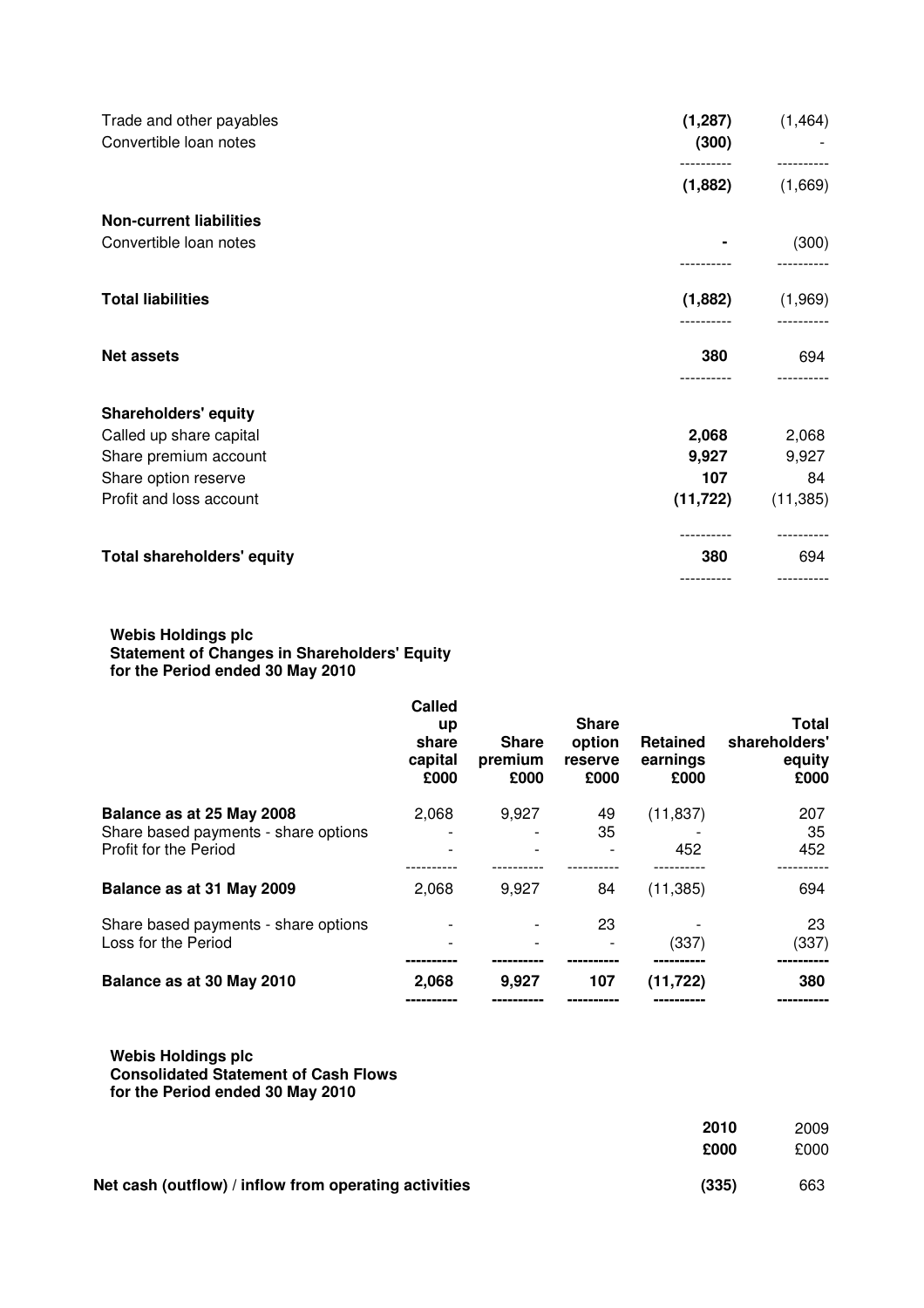| Cash flows from investing activities                   |                     |                     |
|--------------------------------------------------------|---------------------|---------------------|
| Interest received                                      |                     | 7                   |
| Purchase of intangible assets                          | (211)               | (236)               |
| Purchase of property, plant & equipment                | (25)<br>----------- | (66)                |
| Net cash outflow from investing activities             | (236)               | (295)               |
| Cash flows from financing activities                   |                     |                     |
| Issue of equity shares                                 |                     |                     |
| Interest paid                                          | (22)                | (30)                |
| Net cash outflow from financing activities             | (22)                | (30)                |
| Net (decrease) / increase in cash and cash equivalents | (593)               | 338                 |
| Cash and cash equivalents at beginning of period       | 1,297               | 959                 |
| Net cash and cash equivalents at end of period         | 704                 | ----------<br>1,297 |
| Cash and cash equivalents comprise                     |                     |                     |
| Cash and deposits                                      | 999                 | 1,502               |
| Bank overdraft                                         | (295)               | (205)               |
|                                                        | 704                 | 1,297               |
| Cash generated from operations                         |                     |                     |
| (Loss) / profit from operations<br>Adjusted for:       | (315)               | 475                 |
| Depreciation and amortisation                          | 255                 | 247                 |
| Share based payment charge                             | 23                  | 35                  |
| Increase in receivables                                | (121)               | (66)                |
| Decrease in payables                                   | (177)               | (28)                |
| Net cash (outflow) / inflow from operating activities  | (335)               | 663                 |
|                                                        |                     |                     |

#### **Webis Holdings plc Notes to the Consolidated Financial Statements For the Period ended 30 May 2010**

## **1 Reporting entity**

Webis Holdings plc is a company domiciled in the Isle of Man. The address of the Company's registered office is Viking House, Nelson Street, Douglas, Isle of Man, IM1 2AH.

The Group's consolidated financial statements as at and for the Period ended 30 May 2010 consolidate those of the Company and its subsidiaries (together referred to as "the Group").

The preliminary announcement does not constitute the Group's statutory financial statements. It is an extract from the financial statements for the Period ended 30 May 2010 which have not yet been filed.

## **1.1 Basis of preparation**

## **(a) Statement of compliance**

The financial information included in this announcement has been extracted from the Group's consolidated financial statements prepared in accordance with International Financial Reporting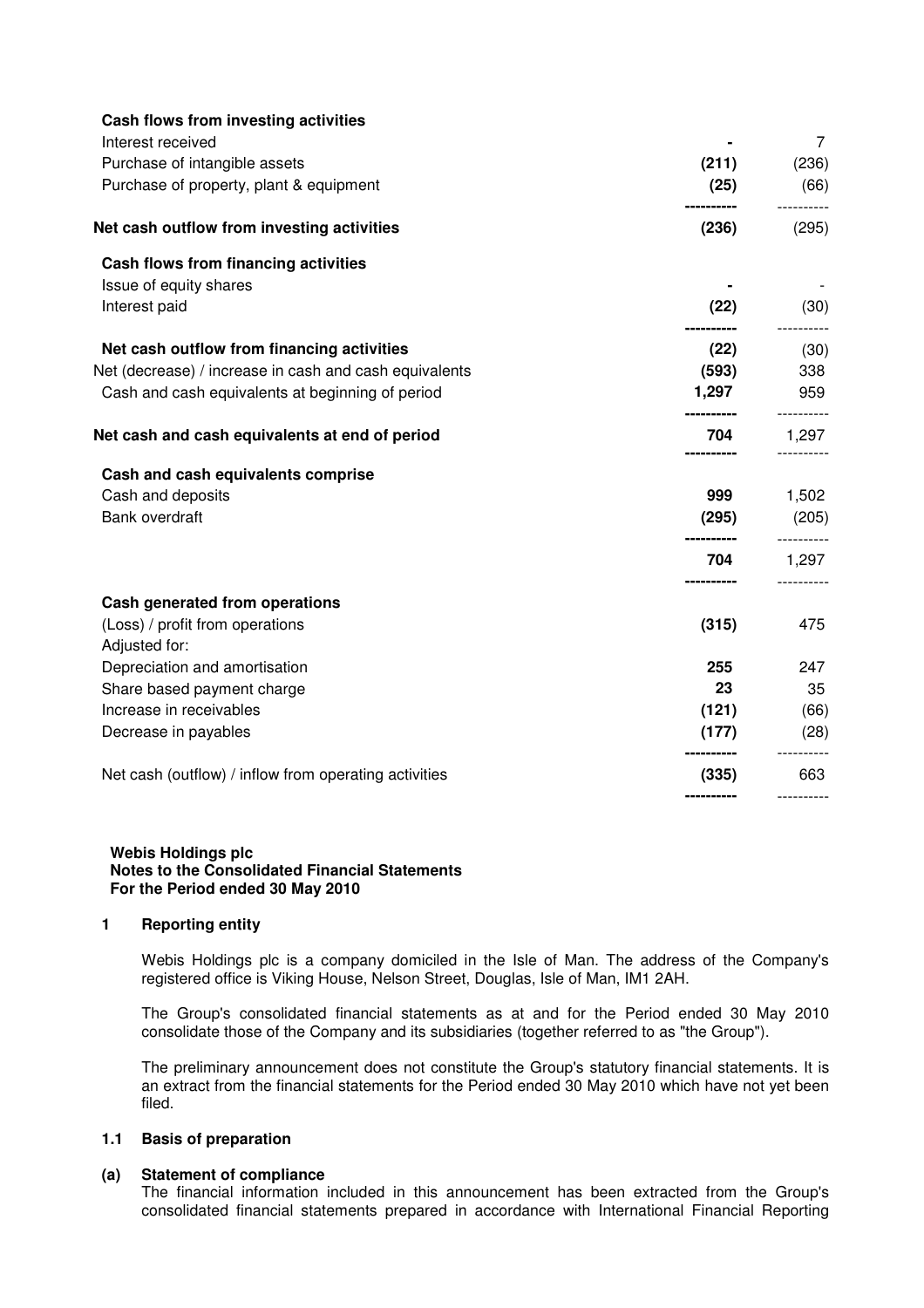Standards ("IFRS") and its interpretations adopted by the International Accounting Standards Board ("IASB").

## **(b) Basis of measurement and functional currency**

The Group consolidated financial statements are presented in Pounds Sterling, rounded to the nearest thousand. They are prepared under the historical cost convention except where assets and liabilities are required to be stated at their fair value.

# **(c) Use of estimates and judgement**

The preparation of Group financial statements in conformity with IFRS requires management to make judgements, estimates and assumptions that affect the application of policies and reported amounts of assets and liabilities, income and expenses. Although these estimates are based on management's best knowledge and experience of current events and expected economic conditions, actual results may differ from these estimates.

The directors believe the assumptions used in the model to calculate the fair value of the share based payments are the most appropriate for the Group.

The accounting policies set out below have been applied consistently to all periods presented in these consolidated financial statements.

Certain comparative amounts have been reclassified to conform with the current year's presentation.

| 2 | <b>Segmental Analysis</b> |
|---|---------------------------|
|   | Doriad andad 20 May 20    |

| Period ended 30 May 2010   |                          |                       |                       |
|----------------------------|--------------------------|-----------------------|-----------------------|
|                            |                          | 2010<br>£000          | 2009<br>£000          |
| <b>Turnover</b>            |                          |                       |                       |
| Sportsbook                 | <b>Asia Pacific</b>      | 54,476                | 80,682                |
|                            | <b>UK &amp; Ireland</b>  | 13,656                | 9,228                 |
|                            | <b>Europe</b>            | 9,738                 | 11,404                |
|                            | <b>Rest of the World</b> | 1,332                 | 6,557                 |
| Pari-mutuel                | <b>United States</b>     | 18,788                | 13,742                |
|                            | Caribbean                | 16,177                | 18,536                |
|                            |                          | ----------<br>114,167 | ----------<br>140,149 |
|                            |                          |                       |                       |
| Profit / (loss) before tax |                          |                       |                       |
| Sportsbook                 |                          | (778)                 | (41)                  |
| Pari-mutuel                |                          | 464                   | 531                   |
| Group                      |                          | (23)                  | (38)                  |
|                            |                          | (337)                 | 452                   |
|                            |                          | ---------             |                       |
| <b>Net assets</b>          |                          |                       |                       |
| Sportsbook                 |                          | (757)                 | 21                    |
| Pari-mutuel                |                          | 1,579                 | 1,115                 |
| Group                      |                          | (442)                 | (442)                 |
|                            |                          | 380                   | 694                   |
|                            |                          |                       |                       |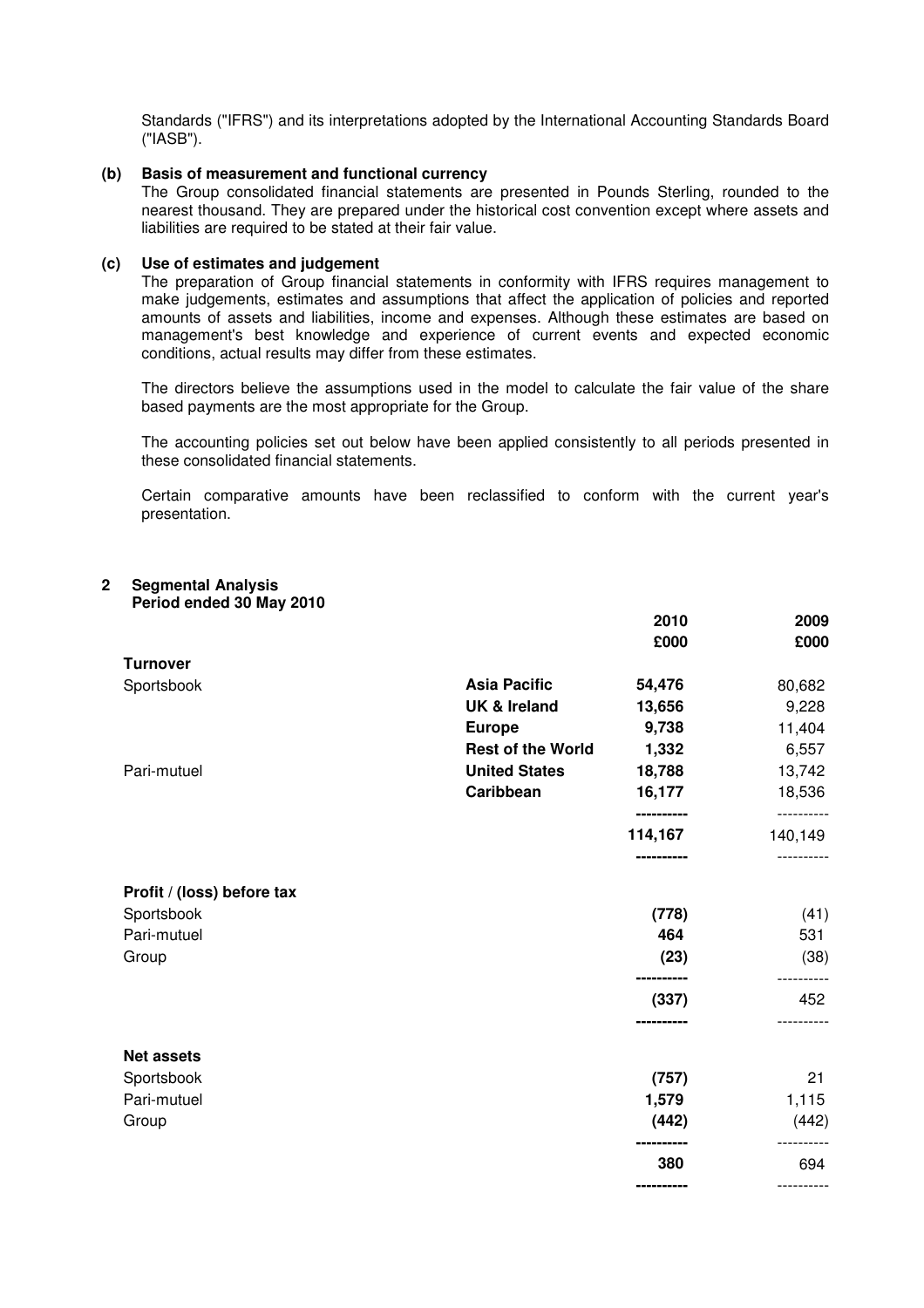# **3 Share based costs**

|               | 2010<br>£000      | 2009<br>£000 |
|---------------|-------------------|--------------|
| Share options | 23<br>----------- | 35<br>.      |
|               | 23                | 35           |
|               | -----------       |              |

# **4 Net finance costs**

|                          | 2010<br>£000 | 2009<br>£000 |
|--------------------------|--------------|--------------|
| Bank interest receivable |              | 7            |
|                          |              |              |
|                          |              | 7            |
|                          |              |              |
| Bank interest payable    | (4)          | (7)          |
| Loan interest payable    | (18)         | (23)         |
|                          |              |              |
|                          | (22)         | (30)         |
|                          |              |              |
| Net finance costs        | (22)         | (23)         |
|                          |              |              |

# **5 Tax on profit on ordinary activities**

No provision for taxation is required for either the current or previous periods, due to the zero per cent corporate tax regime in the Isle of Man. Unprovided deferred tax was £nil (2009: £nil).

## **6 Earnings per ordinary share**

The calculation of the basic earnings per share is based on the earnings attributable to ordinary shareholders divided by the weighted average number of shares in issue during the Period.

The calculation of the diluted earnings per share is based on the basic earnings per share, adjusted to allow for the issue of shares, on the assumed conversion of all dilutive options.

An adjustment for the dilutive effect of share options and convertible debt in the previous Period has not been reflected in the calculation of the diluted loss per share, as the effect would have been antidilutive.

|                                                                                          | 2010<br>£000               | 2009<br>£000               |
|------------------------------------------------------------------------------------------|----------------------------|----------------------------|
| (Loss) / profit for the Period                                                           | (337)                      | 452                        |
|                                                                                          | No.                        | No.                        |
| Weighted average number of ordinary shares in issue<br>Diluted number of ordinary shares | 206,826,667<br>226,498,798 | 206,826,667<br>226,498,798 |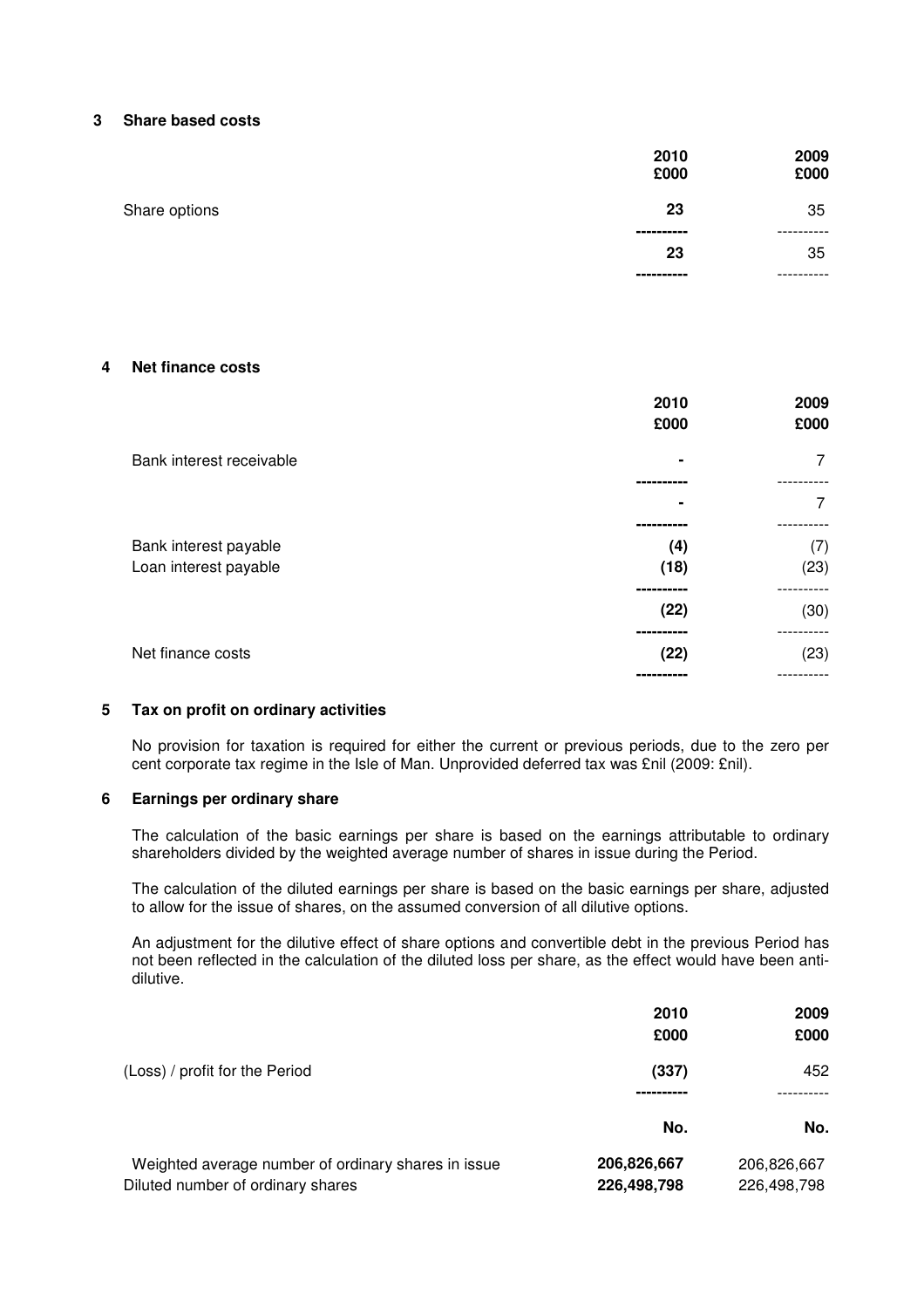| Basic (loss)/profit per share   | (0.16) | 0.22 |
|---------------------------------|--------|------|
| Diluted (loss)/profit per share | (0.16) | 0.21 |

# **7 Intangible assets - Goodwill**

|                                    | Goodwill<br>£000 |
|------------------------------------|------------------|
| Cost                               |                  |
| Balance at 31 May 2009             | 43               |
| Additions during the period        |                  |
|                                    |                  |
| Balance at 30 May 2010             | 43               |
|                                    |                  |
| <b>Amortisation and impairment</b> |                  |
| At 31 May 2009                     |                  |
| Amortisation for the period        |                  |
|                                    |                  |
| At 30 May 2010                     |                  |
|                                    |                  |
| <b>Net Book Value</b>              |                  |
| At 31 May 2009 and 30 May 2010     | 43               |
|                                    |                  |

# **8 Intangible assets - Other**

|                                    | Software &<br><b>Development</b><br><b>Costs</b><br>£000 |
|------------------------------------|----------------------------------------------------------|
| Cost                               |                                                          |
| Balance at 31 May 2009             | 2,306                                                    |
| Additions during the period        | 211                                                      |
| Balance at 30 May 2010             | 2,517                                                    |
| <b>Amortisation and impairment</b> |                                                          |
| At 31 May 2009                     | 2,011                                                    |
| Amortisation for the period        | 195                                                      |
| At 30 May 2010                     | ----------<br>2,206                                      |
| <b>Net Book Value</b>              |                                                          |
| At 30 May 2010                     | 311                                                      |
| At 31 May 2009                     | 295                                                      |
|                                    | ----------                                               |
|                                    |                                                          |

# **9 Property and equipment**

| Computer  | <b>Fixtures &amp;</b> |       |
|-----------|-----------------------|-------|
| equipment | fittings              | Total |
| £000      | £000                  | £000  |

**Cost**